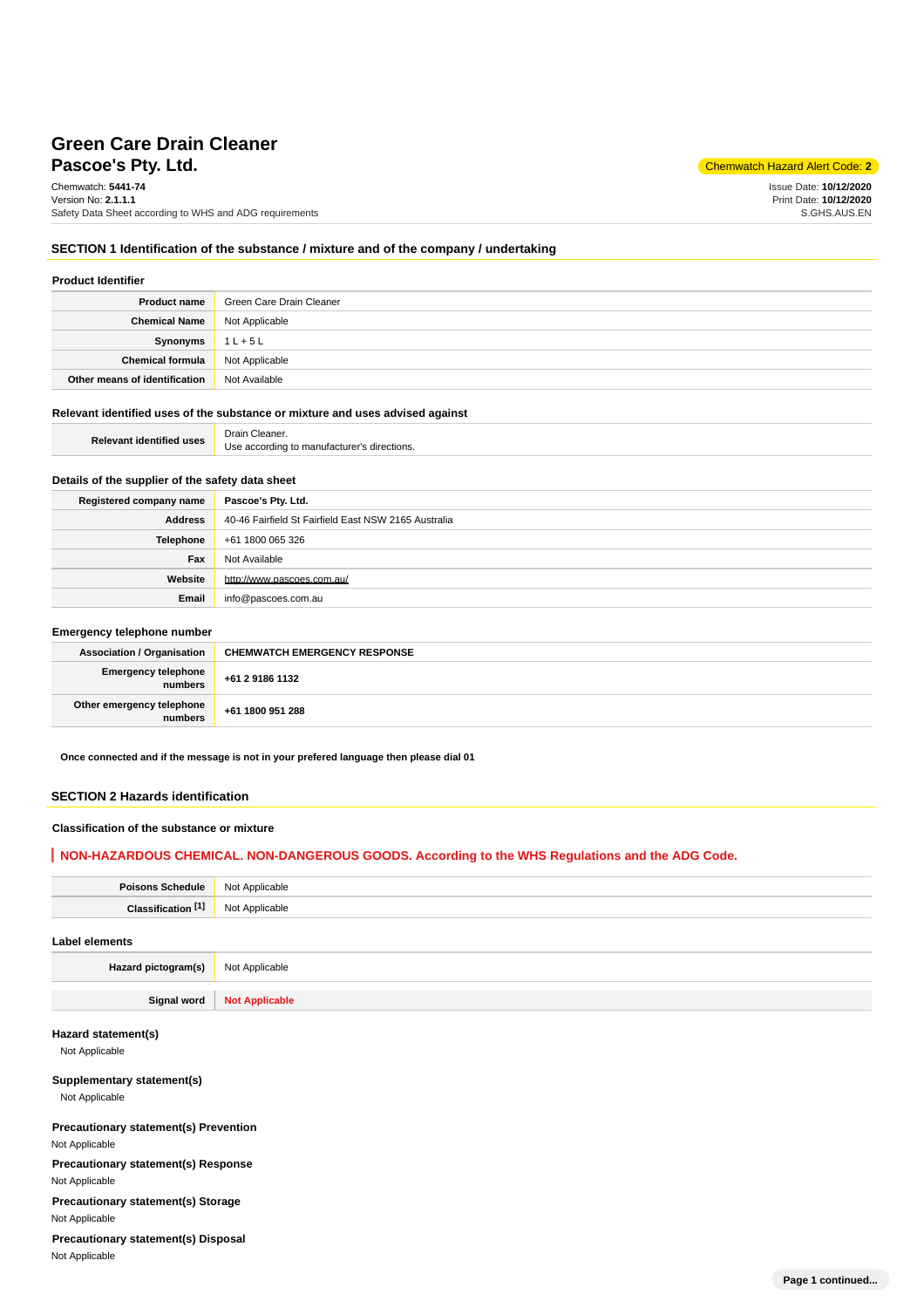# **Green Care Drain Cleaner**

# **SECTION 3 Composition / information on ingredients**

#### **Substances**

See section below for composition of Mixtures

### **Mixtures**

| <b>CAS No</b> | %[weight] | Name                                       |
|---------------|-----------|--------------------------------------------|
| Not Available | $6 - 8$   | enzyme blend.                              |
| Not Available | >90       | Ingredients determined not to be hazardous |

# **SECTION 4 First aid measures**

# **Description of first aid measures**

| <b>Eye Contact</b>  | If this product comes in contact with eyes:<br>▶ Wash out immediately with water.<br>If irritation continues, seek medical attention.<br>▶ Removal of contact lenses after an eye injury should only be undertaken by skilled personnel. |
|---------------------|------------------------------------------------------------------------------------------------------------------------------------------------------------------------------------------------------------------------------------------|
| <b>Skin Contact</b> | If skin or hair contact occurs:<br>Flush skin and hair with running water (and soap if available).<br>Seek medical attention in event of irritation.                                                                                     |
| Inhalation          | If fumes, aerosols or combustion products are inhaled remove from contaminated area.<br>Other measures are usually unnecessary.                                                                                                          |
| Ingestion           | Immediately give a glass of water.<br>First aid is not generally required. If in doubt, contact a Poisons Information Centre or a doctor.                                                                                                |

### **Indication of any immediate medical attention and special treatment needed**

Treat symptomatically.

## **SECTION 5 Firefighting measures**

### **Extinguishing media**

The product contains a substantial proportion of water, therefore there are no restrictions on the type of extinguishing media which may be used. Choice of extinguishing media should take into account surrounding areas.

Though the material is non-combustible, evaporation of water from the mixture, caused by the heat of nearby fire, may produce floating layers of combustible substances. In such an event consider:

 $\cdot$  foam.

#### **Special hazards arising from the substrate or mixture**

| <b>Fire Incompatibility</b>    | None known.                                                                                                                                                                                                                                                                                                                                                                                                                                                       |
|--------------------------------|-------------------------------------------------------------------------------------------------------------------------------------------------------------------------------------------------------------------------------------------------------------------------------------------------------------------------------------------------------------------------------------------------------------------------------------------------------------------|
| <b>Advice for firefighters</b> |                                                                                                                                                                                                                                                                                                                                                                                                                                                                   |
| <b>Fire Fighting</b>           | Alert Fire Brigade and tell them location and nature of hazard.<br>• Wear breathing apparatus plus protective gloves in the event of a fire.<br>Prevent, by any means available, spillage from entering drains or water courses.<br>• Use fire fighting procedures suitable for surrounding area.                                                                                                                                                                 |
| <b>Fire/Explosion Hazard</b>   | The material is not readily combustible under normal conditions.<br>However, it will break down under fire conditions and the organic component may burn.<br>Not considered to be a significant fire risk.<br>Heat may cause expansion or decomposition with violent rupture of containers.<br>Decomposes on heating and produces toxic fumes of:<br>carbon dioxide (CO2)<br>sulfur oxides (SOx)<br>other pyrolysis products typical of burning organic material. |
| <b>HAZCHEM</b>                 | Not Applicable                                                                                                                                                                                                                                                                                                                                                                                                                                                    |

#### **SECTION 6 Accidental release measures**

# **Personal precautions, protective equipment and emergency procedures**

See section 8

#### **Environmental precautions**

See section 12

#### **Methods and material for containment and cleaning up**

| <b>Minor Spills</b> | Clean up all spills immediately.<br>Avoid breathing vapours and contact with skin and eyes.<br>Control personal contact with the substance, by using protective equipment.<br>Contain and absorb spill with sand, earth, inert material or vermiculite. |
|---------------------|---------------------------------------------------------------------------------------------------------------------------------------------------------------------------------------------------------------------------------------------------------|
| <b>Major Spills</b> | Minor hazard.<br>Clear area of personnel.<br>Alert Fire Brigade and tell them location and nature of hazard.<br>Control personal contact with the substance, by using protective equipment as required.                                                 |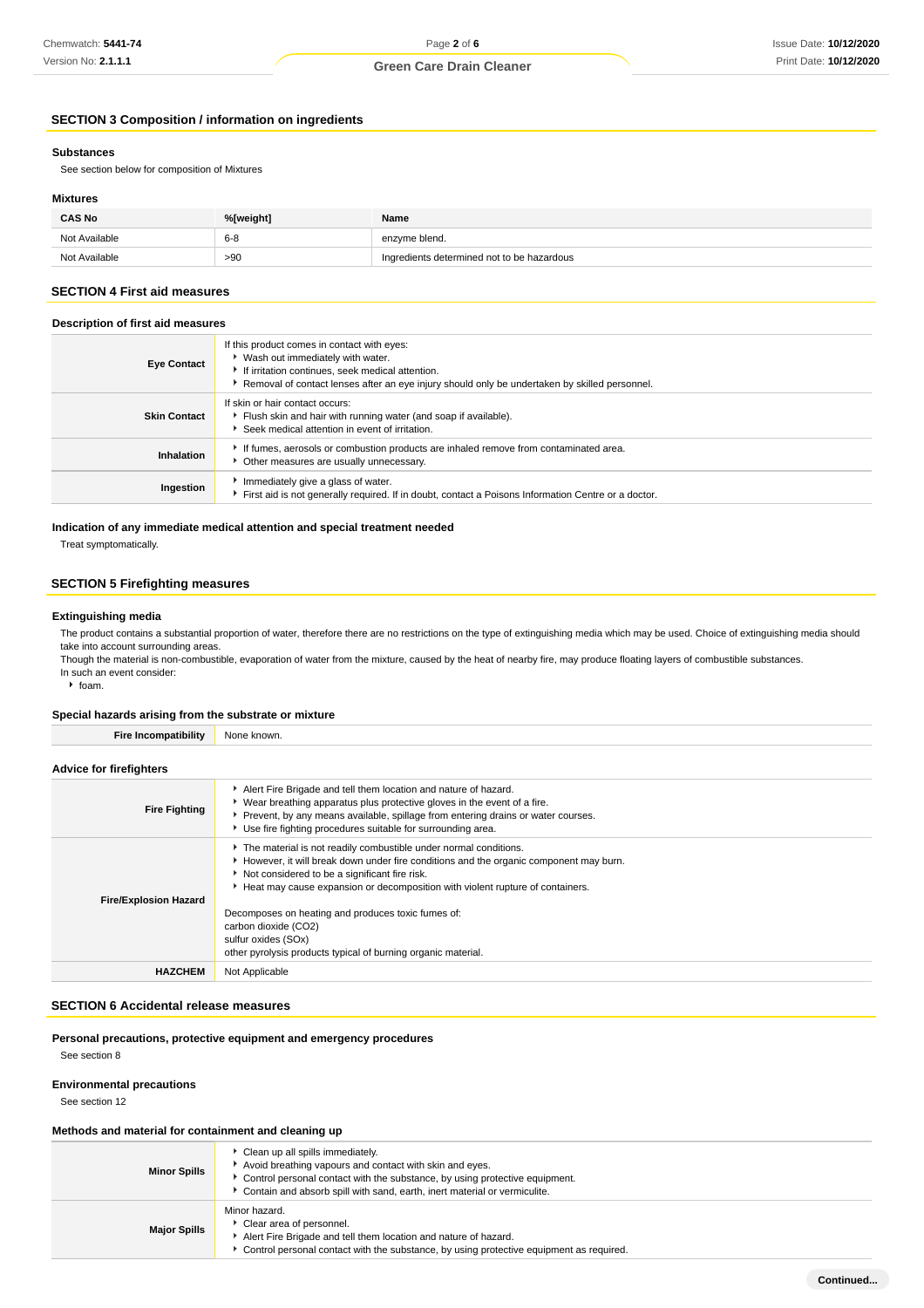Personal Protective Equipment advice is contained in Section 8 of the SDS.

# **SECTION 7 Handling and storage**

| Precautions for safe handling |                                                                                                                                                                                      |  |
|-------------------------------|--------------------------------------------------------------------------------------------------------------------------------------------------------------------------------------|--|
| Safe handling                 | Limit all unnecessary personal contact.<br>▶ Wear protective clothing when risk of exposure occurs.<br>Use in a well-ventilated area.<br>Avoid contact with incompatible materials.  |  |
| Other information             | Store in original containers.<br>Keep containers securely sealed.<br>Store in a cool, dry, well-ventilated area.<br>Store away from incompatible materials and foodstuff containers. |  |

#### **Conditions for safe storage, including any incompatibilities**

| Suitable container             | Polyethylene or polypropylene container.<br>Packing as recommended by manufacturer.<br>• Check all containers are clearly labelled and free from leaks. |  |
|--------------------------------|---------------------------------------------------------------------------------------------------------------------------------------------------------|--|
| <b>Storage incompatibility</b> | Avoid contamination of water, foodstuffs, feed or seed.<br>None known                                                                                   |  |

### **SECTION 8 Exposure controls / personal protection**

### **Control parameters**

### **Occupational Exposure Limits (OEL)**

#### **INGREDIENT DATA**

Not Available

#### **Emergency Limits**

| Ingredient               | <b>Material name</b> | TEEL-1        | TEEL-2              | TEEL-3        |
|--------------------------|----------------------|---------------|---------------------|---------------|
| Green Care Drain Cleaner | Not Available        | Not Available | Not Available       | Not Available |
|                          |                      |               |                     |               |
| Ingredient               | <b>Original IDLH</b> |               | <b>Revised IDLH</b> |               |
| Green Care Drain Cleaner | Not Available        |               | Not Available       |               |

#### **Exposure controls**

| Appropriate engineering<br>controls | Engineering controls are used to remove a hazard or place a barrier between the worker and the hazard. Well-designed engineering controls can<br>be highly effective in protecting workers and will typically be independent of worker interactions to provide this high level of protection.<br>The basic types of engineering controls are:<br>Process controls which involve changing the way a job activity or process is done to reduce the risk.<br>Enclosure and/or isolation of emission source which keeps a selected hazard "physically" away from the worker and ventilation that strategically<br>"adds" and "removes" air in the work environment.   |
|-------------------------------------|-------------------------------------------------------------------------------------------------------------------------------------------------------------------------------------------------------------------------------------------------------------------------------------------------------------------------------------------------------------------------------------------------------------------------------------------------------------------------------------------------------------------------------------------------------------------------------------------------------------------------------------------------------------------|
| <b>Personal protection</b>          |                                                                                                                                                                                                                                                                                                                                                                                                                                                                                                                                                                                                                                                                   |
| Eye and face protection             | Safety glasses with side shields<br>Chemical goggles.<br>Contact lenses may pose a special hazard; soft contact lenses may absorb and concentrate irritants. A written policy document, describing<br>the wearing of lenses or restrictions on use, should be created for each workplace or task. This should include a review of lens absorption<br>and adsorption for the class of chemicals in use and an account of injury experience.                                                                                                                                                                                                                        |
| <b>Skin protection</b>              | See Hand protection below                                                                                                                                                                                                                                                                                                                                                                                                                                                                                                                                                                                                                                         |
| Hands/feet protection               | Wear general protective gloves, eg. light weight rubber gloves.<br>The selection of suitable gloves does not only depend on the material, but also on further marks of quality which vary from manufacturer to<br>manufacturer. Where the chemical is a preparation of several substances, the resistance of the glove material can not be calculated in advance<br>and has therefore to be checked prior to the application.<br>The exact break through time for substances has to be obtained from the manufacturer of the protective gloves and has to be observed when<br>making a final choice.<br>Personal hygiene is a key element of effective hand care. |
| <b>Body protection</b>              | See Other protection below                                                                                                                                                                                                                                                                                                                                                                                                                                                                                                                                                                                                                                        |
| Other protection                    | No special equipment needed when handling small quantities.<br><b>OTHERWISE:</b><br>• Overalls.<br>Barrier cream.<br>Eyewash unit.                                                                                                                                                                                                                                                                                                                                                                                                                                                                                                                                |

### **Recommended material(s)**

**GLOVE SELECTION INDEX**

Glove selection is based on a modified presentation of the:

 **"Forsberg Clothing Performance Index".**

 The effect(s) of the following substance(s) are taken into account in the **computergenerated** selection:

Green Care Drain Cleaner

# **Respiratory protection**

Type A-P Filter of sufficient capacity. (AS/NZS 1716 & 1715, EN 143:2000 & 149:2001, ANSI Z88 or national equivalent)

Selection of the Class and Type of respirator will depend upon the level of breathing zone contaminant and the chemical nature of the contaminant. Protection Factors (defined as the ratio of contaminant outside and inside the mask) may also be important.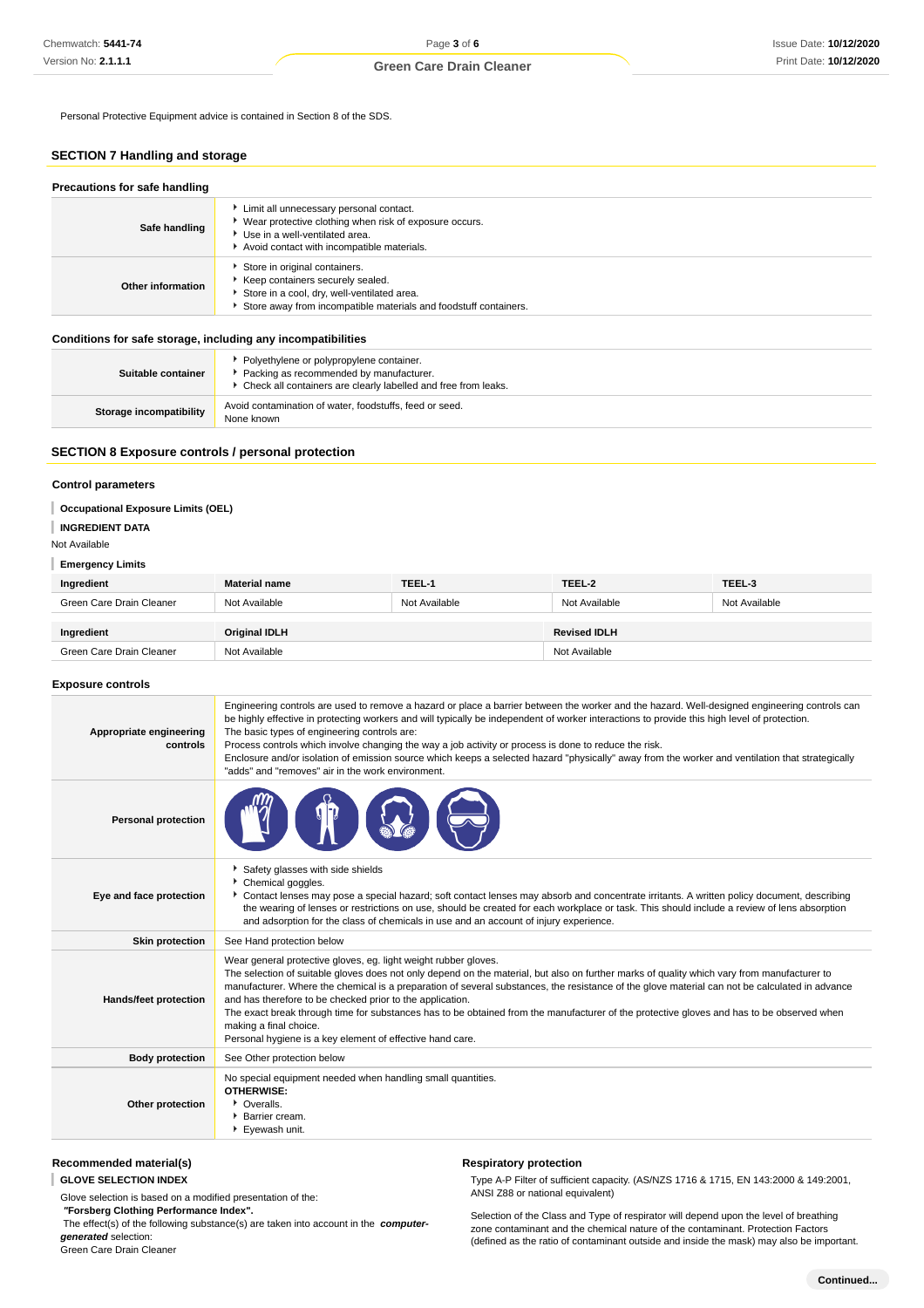# **Green Care Drain Cleaner**

| <b>Material</b> | <b>CPI</b> |
|-----------------|------------|
| <b>BUTYL</b>    | A          |
| <b>NEOPRENE</b> | A          |
| <b>VITON</b>    | A          |
| NATURAL RUBBER  | C          |
| <b>PVA</b>      | C          |

\* CPI - Chemwatch Performance Index

A: Best Selection

B: Satisfactory; may degrade after 4 hours continuous immersion C: Poor to Dangerous Choice for other than short term immersion

**NOTE**: As a series of factors will influence the actual performance of the glove, a final selection must be based on detailed observation. -

\* Where the glove is to be used on a short term, casual or infrequent basis, factors such as "feel" or convenience (e.g. disposability), may dictate a choice of gloves which might otherwise be unsuitable following long-term or frequent use. A qualified practitioner should be consulted.

| Required<br>minimum<br>protection factor | Maximum gas/vapour<br>concentration present in air<br>p.p.m. (by volume) | Half-face<br>Respirator | <b>Full-Face</b><br>Respirator |
|------------------------------------------|--------------------------------------------------------------------------|-------------------------|--------------------------------|
| up to 10                                 | 1000                                                                     | A-AUS /<br>Class1 P2    |                                |
| up to 50                                 | 1000                                                                     | ۰                       | A-AUS/<br>Class 1 P2           |
| up to 50                                 | 5000                                                                     | Airline *               | ۰                              |
| up to 100                                | 5000                                                                     | ٠                       | $A-2P2$                        |
| up to 100                                | 10000                                                                    | ٠                       | $A-3P2$                        |
| $100+$                                   |                                                                          |                         | Airline**                      |

\* - Continuous Flow \*\* - Continuous-flow or positive pressure demand A(All classes) = Organic vapours, B AUS or B1 = Acid gasses, B2 = Acid gas or hydrogen cyanide(HCN), B3 = Acid gas or hydrogen cyanide(HCN), E = Sulfur dioxide(SO2), G = Agricultural chemicals, K = Ammonia(NH3), Hg = Mercury, NO = Oxides of nitrogen,  $MB =$  Methyl bromide,  $AX =$  Low boiling point organic compounds(below 65 degC)

- Cartridge respirators should never be used for emergency ingress or in areas of unknown vapour concentrations or oxygen content.
- The wearer must be warned to leave the contaminated area immediately on detecting any odours through the respirator. The odour may indicate that the mask is not functioning properly, that the vapour concentration is too high, or that the mask is not properly fitted. Because of these limitations, only restricted use of cartridge respirators is considered appropriate.
- Cartridge performance is affected by humidity. Cartridges should be changed after 2 hr of continuous use unless it is determined that the humidity is less than 75%, in which case, cartridges can be used for 4 hr. Used cartridges should be discarded daily, regardless of the length of time used

#### **SECTION 9 Physical and chemical properties**

### **Information on basic physical and chemical properties**

| Appearance                                      | Clear, Yellow, water-thin liquid with characteristic odour; miscible with water. |                                            |                |
|-------------------------------------------------|----------------------------------------------------------------------------------|--------------------------------------------|----------------|
| <b>Physical state</b>                           | Liquid                                                                           | Relative density (Water = 1)               | $0.95 - 1.05$  |
| Odour                                           | Not Available                                                                    | Partition coefficient n-octanol<br>/ water | Not Available  |
| <b>Odour threshold</b>                          | Not Available                                                                    | Auto-ignition temperature (°C)             | Not Available  |
| pH (as supplied)                                | $5 - 7$                                                                          | Decomposition temperature                  | Not Available  |
| Melting point / freezing point<br>(°C)          | Not Available                                                                    | Viscosity (cSt)                            | Not Available  |
| Initial boiling point and boiling<br>range (°C) | Not Available                                                                    | Molecular weight (g/mol)                   | Not Applicable |
| Flash point (°C)                                | Not Applicable                                                                   | <b>Taste</b>                               | Not Available  |
| <b>Evaporation rate</b>                         | Not Available                                                                    | <b>Explosive properties</b>                | Not Available  |
| Flammability                                    | Not Applicable                                                                   | <b>Oxidising properties</b>                | Not Available  |
| Upper Explosive Limit (%)                       | Not Applicable                                                                   | Surface Tension (dyn/cm or<br>$mN/m$ )     | Not Available  |
| Lower Explosive Limit (%)                       | Not Applicable                                                                   | <b>Volatile Component (%vol)</b>           | Not Available  |
| Vapour pressure (kPa)                           | Not Available                                                                    | Gas group                                  | Not Available  |
| Solubility in water                             | Miscible                                                                         | pH as a solution (1%)                      | Not Available  |
| Vapour density $(Air = 1)$                      | Not Available                                                                    | VOC g/L                                    | Not Available  |

# **SECTION 10 Stability and reactivity**

| Reactivity                            | See section 7                                                             |
|---------------------------------------|---------------------------------------------------------------------------|
| <b>Chemical stability</b>             | Product is considered stable and hazardous polymerisation will not occur. |
| Possibility of hazardous<br>reactions | See section 7                                                             |
| <b>Conditions to avoid</b>            | See section 7                                                             |
| Incompatible materials                | See section 7                                                             |
| Hazardous decomposition<br>products   | See section 5                                                             |

## **SECTION 11 Toxicological information**

#### **Information on toxicological effects**

**Inhaled**

The material is not thought to produce adverse health effects or irritation of the respiratory tract (as classified by EC Directives using animal models). Nevertheless, good hygiene practice requires that exposure be kept to a minimum and that suitable control measures be used in an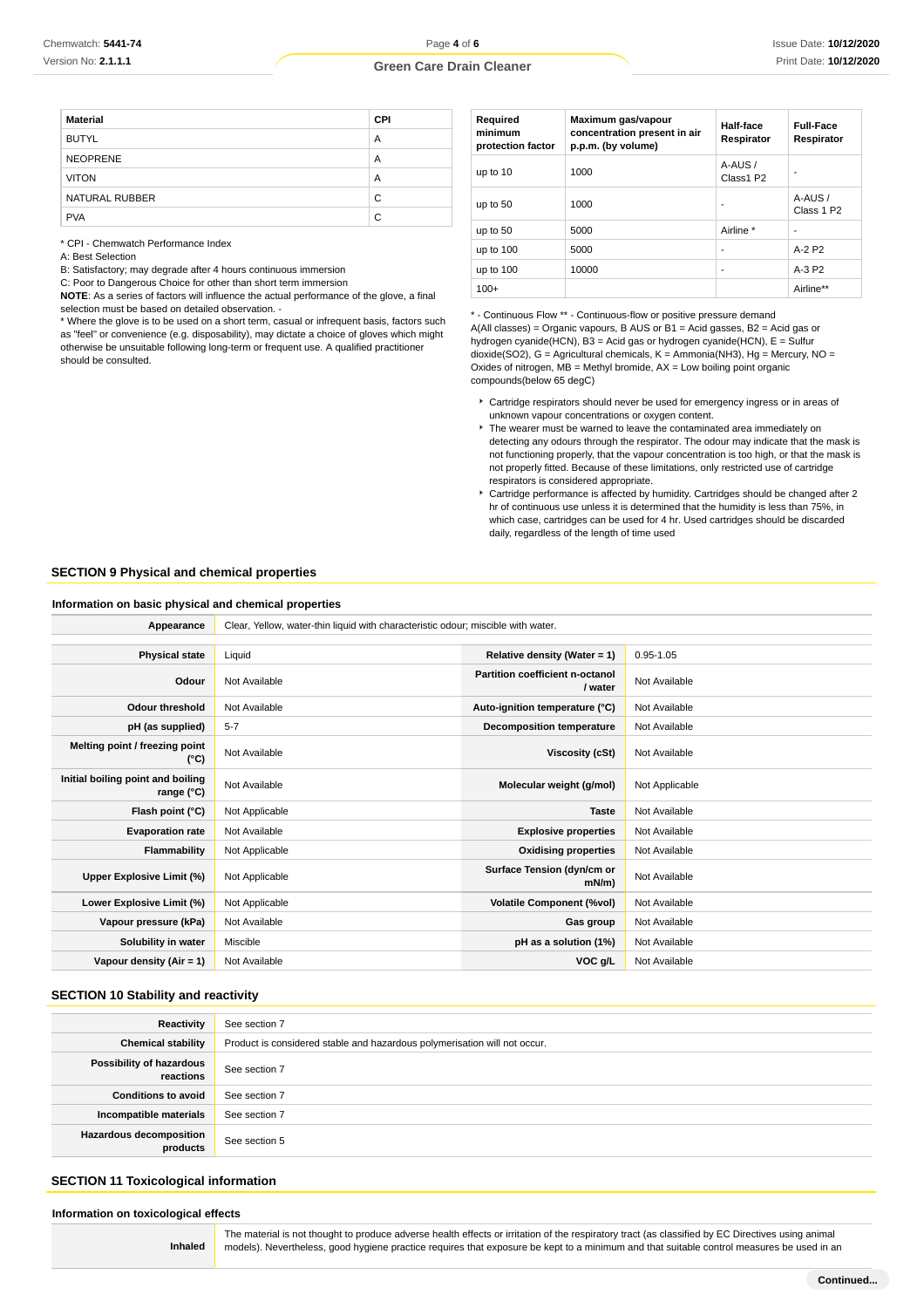# **Green Care Drain Cleaner**

|                     | occupational setting.<br>Not normally a hazard due to non-volatile nature of product                                                                                                                                                                                                                        |
|---------------------|-------------------------------------------------------------------------------------------------------------------------------------------------------------------------------------------------------------------------------------------------------------------------------------------------------------|
| Ingestion           | The material has NOT been classified by EC Directives or other classification systems as "harmful by ingestion". This is because of the lack of<br>corroborating animal or human evidence.                                                                                                                  |
| <b>Skin Contact</b> | The material is not thought to produce adverse health effects or skin irritation following contact (as classified by EC Directives using animal<br>models). Nevertheless, good hygiene practice requires that exposure be kept to a minimum and that suitable gloves be used in an occupational<br>setting. |
| Eye                 | Although the liquid is not thought to be an irritant (as classified by EC Directives), direct contact with the eye may produce transient discomfort<br>characterised by tearing or conjunctival redness (as with windburn).                                                                                 |
| Chronic             | Long-term exposure to the product is not thought to produce chronic effects adverse to the health (as classified by EC Directives using animal<br>models); nevertheless exposure by all routes should be minimised as a matter of course.                                                                   |
|                     |                                                                                                                                                                                                                                                                                                             |

Legend: 1. Value obtained from Europe ECHA Registered Substances - Acute toxicity 2.\* Value obtained from manufacturer's SDS. Unless otherwise specified data extracted from RTECS - Register of Toxic Effect of chemical Substances

| <b>Acute Toxicity</b>                | × | Carcinogenicity                 | × |
|--------------------------------------|---|---------------------------------|---|
| <b>Skin Irritation/Corrosion</b>     | × | Reproductivity                  | × |
| <b>Serious Eye Damage/Irritation</b> | × | <b>STOT - Single Exposure</b>   | × |
| Respiratory or Skin<br>sensitisation | × | <b>STOT - Repeated Exposure</b> | × |
| <b>Mutagenicity</b>                  | × | <b>Aspiration Hazard</b>        | × |
|                                      |   |                                 |   |

**Legend:**  $\mathbf{X}$  – Data either not available or does not fill the criteria for classification – Data available to make classification

# **SECTION 12 Ecological information**

| <b>Toxicity</b>                  |                                                                                                                                                                                                                                                                                                                                                                                                 |                                       |                  |                                       |                  |
|----------------------------------|-------------------------------------------------------------------------------------------------------------------------------------------------------------------------------------------------------------------------------------------------------------------------------------------------------------------------------------------------------------------------------------------------|---------------------------------------|------------------|---------------------------------------|------------------|
|                                  | Endpoint                                                                                                                                                                                                                                                                                                                                                                                        | <b>Test Duration (hr)</b>             | <b>Species</b>   | Value                                 | Source           |
| <b>Green Care Drain Cleaner</b>  | Not<br>Available                                                                                                                                                                                                                                                                                                                                                                                | Not Available                         | Not Available    | Not<br>Available                      | Not<br>Available |
| Legend:                          | Extracted from 1. IUCLID Toxicity Data 2. Europe ECHA Registered Substances - Ecotoxicological Information - Aquatic Toxicity 3. EPIWIN Suite<br>V3.12 (QSAR) - Aquatic Toxicity Data (Estimated) 4. US EPA, Ecotox database - Aquatic Toxicity Data 5. ECETOC Aquatic Hazard Assessment<br>Data 6. NITE (Japan) - Bioconcentration Data 7. METI (Japan) - Bioconcentration Data 8. Vendor Data |                                       |                  |                                       |                  |
| Persistence and degradability    |                                                                                                                                                                                                                                                                                                                                                                                                 |                                       |                  |                                       |                  |
| Ingredient                       | <b>Persistence: Water/Soil</b>                                                                                                                                                                                                                                                                                                                                                                  |                                       | Persistence: Air |                                       |                  |
|                                  | No Data available for all ingredients                                                                                                                                                                                                                                                                                                                                                           |                                       |                  | No Data available for all ingredients |                  |
| <b>Bioaccumulative potential</b> |                                                                                                                                                                                                                                                                                                                                                                                                 |                                       |                  |                                       |                  |
| Ingredient                       | <b>Bioaccumulation</b>                                                                                                                                                                                                                                                                                                                                                                          |                                       |                  |                                       |                  |
|                                  |                                                                                                                                                                                                                                                                                                                                                                                                 | No Data available for all ingredients |                  |                                       |                  |
| Mobility in soil                 |                                                                                                                                                                                                                                                                                                                                                                                                 |                                       |                  |                                       |                  |
| Ingredient                       | <b>Mobility</b>                                                                                                                                                                                                                                                                                                                                                                                 |                                       |                  |                                       |                  |
|                                  |                                                                                                                                                                                                                                                                                                                                                                                                 | No Data available for all ingredients |                  |                                       |                  |

# **SECTION 13 Disposal considerations**

| Waste treatment methods      |                                                                                                                                                                                                                                                                                                                                                                                                                                                                                                                                                                                                                                                                                                                                                                                                                                                                                                                                                                                                                                                                                                                                                                                                                                                                                                                                                                 |
|------------------------------|-----------------------------------------------------------------------------------------------------------------------------------------------------------------------------------------------------------------------------------------------------------------------------------------------------------------------------------------------------------------------------------------------------------------------------------------------------------------------------------------------------------------------------------------------------------------------------------------------------------------------------------------------------------------------------------------------------------------------------------------------------------------------------------------------------------------------------------------------------------------------------------------------------------------------------------------------------------------------------------------------------------------------------------------------------------------------------------------------------------------------------------------------------------------------------------------------------------------------------------------------------------------------------------------------------------------------------------------------------------------|
| Product / Packaging disposal | Legislation addressing waste disposal requirements may differ by country, state and/ or territory. Each user must refer to laws operating in their<br>area. In some areas, certain wastes must be tracked.<br>A Hierarchy of Controls seems to be common - the user should investigate:<br>Reduction<br>$\blacktriangleright$ Reuse<br>$\blacktriangleright$ Recycling<br>Disposal (if all else fails)<br>This material may be recycled if unused, or if it has not been contaminated so as to make it unsuitable for its intended use.<br>DO NOT allow wash water from cleaning or process equipment to enter drains.<br>It may be necessary to collect all wash water for treatment before disposal.<br>In all cases disposal to sewer may be subject to local laws and regulations and these should be considered first.<br>▶ Where in doubt contact the responsible authority.<br>Recycle wherever possible.<br>► Consult manufacturer for recycling options or consult local or regional waste management authority for disposal if no suitable treatment or<br>disposal facility can be identified.<br>▶ Dispose of by: burial in a land-fill specifically licensed to accept chemical and / or pharmaceutical wastes or incineration in a licensed<br>apparatus (after admixture with suitable combustible material).<br>Decontaminate empty containers. |